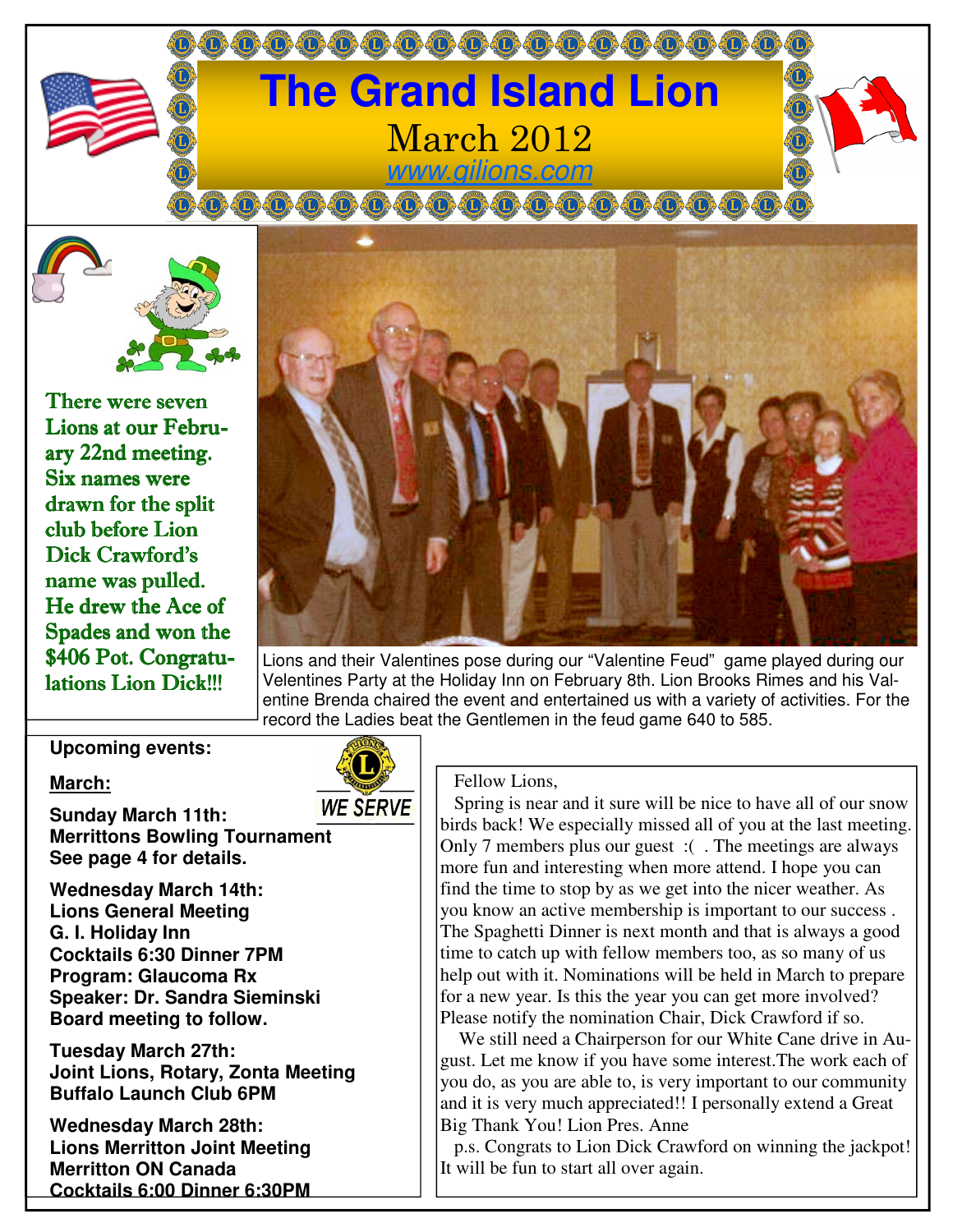# PAGE 2 **The Grand Island Lion** Grand Grand Company 2012